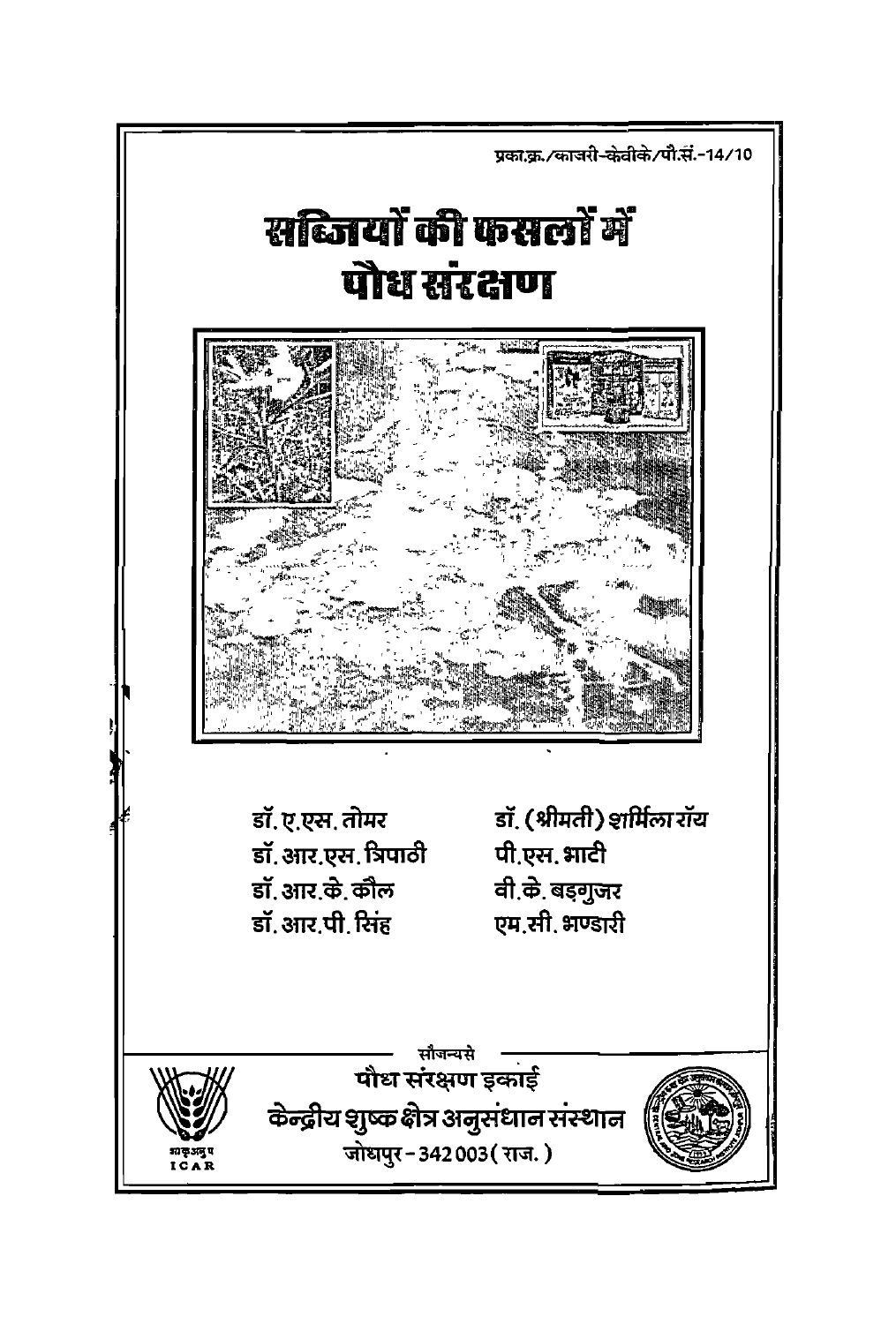# सब्जियों की फसलों में पौध संरक्षण

विभिन्न प्रकार की सब्जियों की खेती सिंचाई सुविधा होने पर वर्षभर की जा सकती है। सब्जियों की फसल लेने के लिए इनकी नर्सरी या सीधे खेत में बुवाई करनी पड़ती है । सब्जियों की फसलों को हानिकारक कीटों, रोगों, सूत्रकृमि तथा चूहे इत्यादि से बचाव करके ही अच्छी पैदावार सम्भव है। फसल का मूख्य रूप से कीटों, रोगों, सूत्रकृमि तथा चूहे इत्यादि से बचाव करना ही 'पौध संरक्षण' कहलाता है। हानिकारक कीट पौधों से रस चूसकर, पौधों की पत्तियों को खाकर, फलों को खाकर तथा पौधों की जड़ों को खाकर नुकसान पहुँचाते हैं। कीट, रोग, सूत्रकृमि तथा चूहों आदि के प्रकोप के कारण पौधों की उचित बढ़वार नहीं हो पाती है। इसी के साथ-साथ पौधों की संख्या में कमी होने के कारण सब्जियों की फसल की पैदावार पर प्रतिकूल प्रभाव पड़ता है। इसीलिये सब्जियों की फसल में समय-समय पौध संरक्षण कार्य करना जरूरी होता है ।

#### *ु*= सब्जियों की फसलों में कीट समस्या

सब्जियों की फसल को हरा तेला (जेसिडस), सफेद मक्खी (व्हाइट फ्लाई) तथा पर्णजीवी (थ्रिप्स) कीट पौधों से रस चूसकर, लाल भूंग कीट (रेड पम्पकिन बीटल) पौधों की नई कोमल पत्तियों को खाकर, फल एवं तना छेदक कीट (फ्रूट एण्ड स्टेम बोरर) तथा फल मक्खी कीट (फ्रूट फ्लाई) फलों को खाकर तथा सफेद लट (व्हाइट ग्रब) पौधों की जड़ों को खाकर नुकसान पहुँचाते हैं।

हरा तेला, सफेद मक्खी तथा पर्णजीवी कीटों के नियंत्रण, रस चूसने वाले इन कीटों के लिये फल लगने से पहले फास्फेमिडॉन 85 एस.एल. कीटनाशक दवा की एक मिलीलीटर मात्रा प्रति लीटर पानी के हिसाब से घोल बनाकर फसल पर छिड़काव करें। लाल भूंग कीट के नियंत्रण के लिये कार्बारिल 5 प्रतिशत या मियाइल पैराथियॉन २ प्रतिशत कीटनाशक पाउडर की २० किलोग्राम मात्रा प्रति हैक्टेयर के हिसाब से फसल पर भुरकाव करें। कीटनाशक पाउडर के स्थान पर कार्बारिल 50 डब्ल्यू.पी. दवा की 2 किलोग्राम मात्रा प्रति हैक्टेयर या एसीफेट 7 5 एस.पी. दवा की आधा ग्राम मात्रा प्रति लीटर पानी के हिसाब से भी फसल पर छिडकाव किया जा सकता है। फल एवं तना छेदक कीट का प्रकोप कम हो तो कीट से प्रभावित शाखाओं एवं फलों को तोड़कर नष्ट करें। फल बनने पर कार्बारिल 50 डब्ल्यू. पी. कीटनाशक दवा की 4 ग्राम मात्रा या एन्डोसल्फॉन 35 ई.सी. दवा की 1.5 मिलीलीटर मात्रा प्रति लीटर पानी के हिसाब से घोल बनाकर फसल पर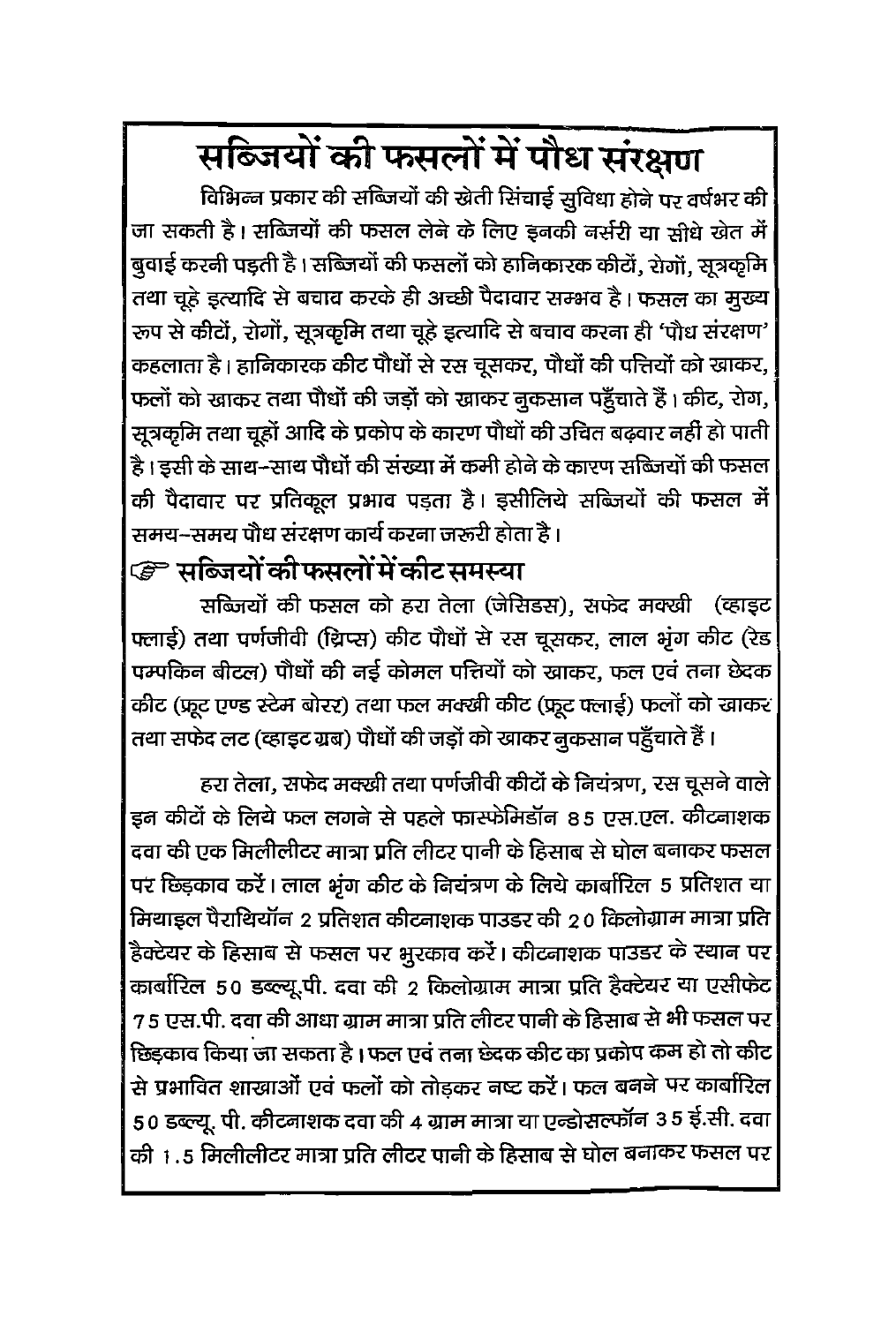छिड़काव करें। यह अवश्य ध्यान रखें कि उपरोक्त छिड़काव के कम से कम 10 दिन पश्चात् ही फलों की तुड़ाई करें। फल मक्खी कीट से प्रभावित फलों को तोड़कर नष्ट करें। इस कीट का फसल पर प्रकोप होने पर मेलाथियॉन 50 ई.सी. या डाईमिथोएट 30 ई.सी. कीटनाशक दवा की एक मिलीलीटर मात्रा प्रति लीटर पानी के हिसाब से फसल पर छिडकाव अवश्य करें। फल मक्खी कीट का प्रकोप होने पर इस कीट के नियंत्रण के लिये शक्कर का एक लीटर घोल बनाकर उसमें मेलायियॉन 50 ई.सी. कीटनाशक दवा की 10 मिलीलीटर मात्रा मिलाकर इस घोल को चौड़े मूँह के बर्तनों में डालकर खेत में कई स्थानों पर रखकर भी फल मक्खी कीट का नियंत्रण किया जा सकता है। सफेद लट कीट के नियंत्रण के लिये फोरेट 10 जी या कार्बोफ्यूरान 3जी कीटनाशक कण की 25 किलोग्राम मात्रा प्रति हैक्टेयर के हिसाब से खेत में मिलायें।

### *ि* सब्जियों की फसलों में रोग समस्या

सब्जियों की फसल में मुख्य रूप से अर्दगलन एवं जड़ गलन रोग, विषाणु रोग, झूलसा रोग, श्याम वर्ण रोग, तुलासिता रोग तथा जीवाणु धब्बा रोग का प्रकोप अत्याधिक पाया जाता है। विषाणु रोग रस चूसने वाले कीटों द्वारा फैलता है। झूलसा रोग में पत्तियों पर भूरे रंग के छल्ले बनते हैं। श्याम वर्ण रोग के कारण पत्तियों और फलों पर गहरे-भूरे से काले रंग के धब्बे दिखाई देते हैं। तुलासिता रोग में पत्तियों की ऊपरी सतह पर पीले रंग के धब्बे तथा पत्ती की निचली सतह पर फफूंदी की वृद्धि दिखाई पड़ती है। जीवाणु धब्बा रोग में पत्तियों पर जलीय धब्बे बनते हैं जो बाद में गहरे-भूरे से काले रंग के उठे हुये होते हैं ।

विषाणु रोग की रोकथाम के लिए यदि संभव हो तो रोग-ग्रुसित पौधों को उखाड कर नष्ट करें। फल आने से पहले डाईमिथोएट 30 ई.सी. कीटनाशक दवा की एक मिली लीटर मात्रा तथा यदि फलों की तुड़ाई चल रही हो तो मेलाथियॉन 50 ई.सी. दवा की एक मिलीलीटर मात्रा प्रति लीटर पानी के हिसाब से घोल बनाकर फसल पर छिडकाव अवश्य करें।

झूलसा, श्याम वर्ण तथा तुलासिता रोगों की रोकथाम के लिए यदि इन रोगों में से किसी भी रोग का प्रकोप हो तो मेन्कोजेब फफूंदीनाशी दवा की 2 ग्राम मात्रा प्रति लीटर पानी के हिसाब से घोल बनाकर फसल पर छिड़काव करना लाभप्रद रहता है। जीवाणु धब्बा रोग की रोकथाम के लिये स्ट्रेप्टोसाइक्लिन दवा की 200 मिलीग्राम मात्रा प्रति लीटर पानी के हिसाब से घोल बनाकर फसल पर| छिड़काव करें या कॉपर आक्सीक्लोराइड दवा की 3 ग्राम मात्रा तथा